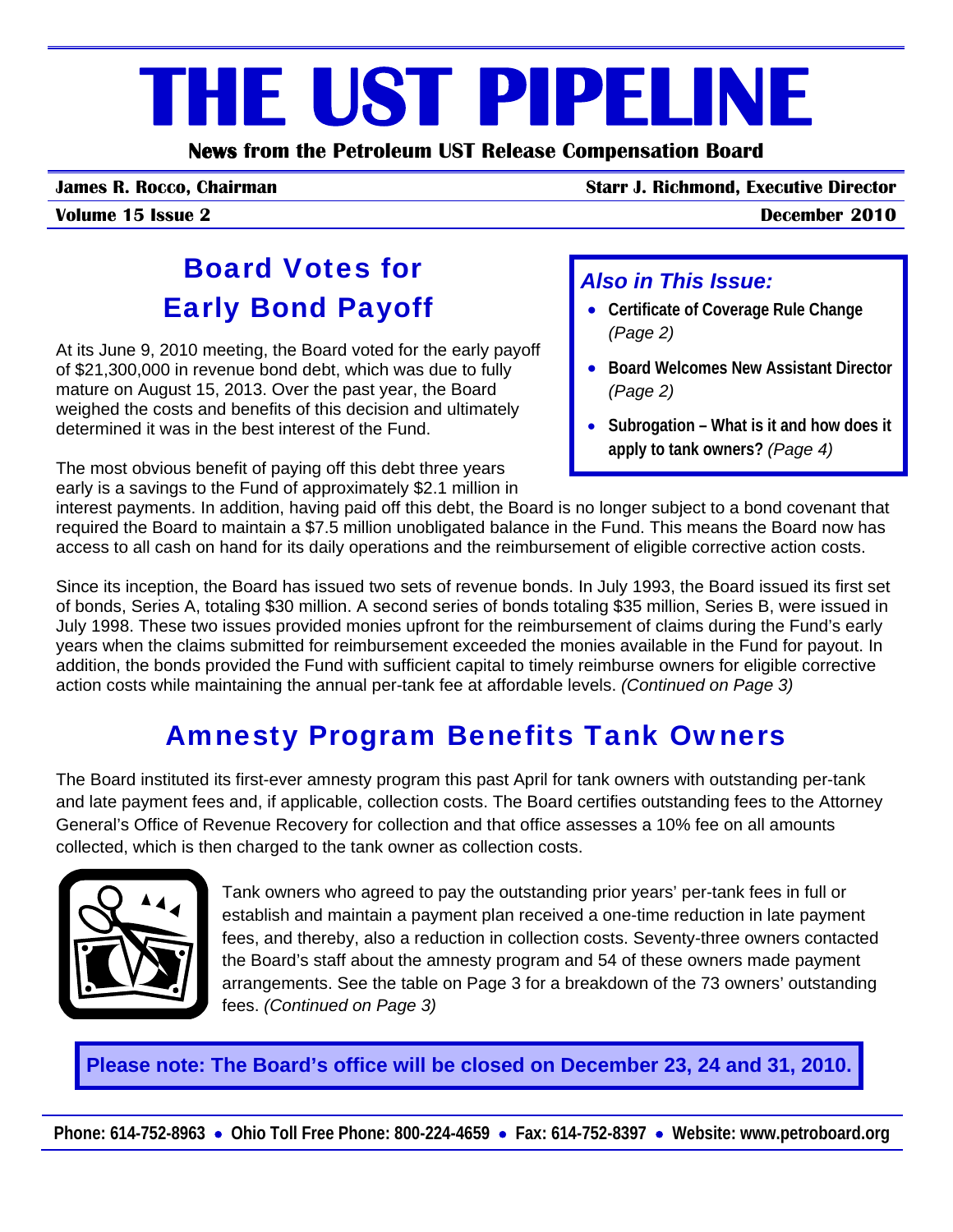

As of November 19, 2010, the Board has issued Certificates of Coverage for 5,856 facilities. At this time last year, the Board had issued Certificates for 5,317 facilities. This 9% increase in issuance of Certificates from this time last year is the result of a revision of the rule governing the review of applications for a Certificate of Coverage.

This rule revision, effective November 30, 2009, eliminates the need for verification of compliance with the State Fire Marshal's (SFM) rules prior to the issuance of a Certificate. This review process was time-consuming and the processing of the Certificate was placed on hold while the Board's staff requested additional information from the tank owner. In addition, applications could not be reviewed until July 1 because this review was based upon BUSTR's data as of July 1. This program year, the application review began in early May and the first Certificates were mailed out on May 27, 2010.

While the BUSTR data verification is no longer being performed before the issuance of a Certificate, it will occur during the review of an application for eligibility or claim reimbursement. Consequently, owners should ensure that they are in compliance with BUSTR's rules at all times.

#### **As of November 19, 2010, the Board has issued Certificates of Coverage to 2,978 UST owners for 5,856 facilities and 16,753 USTs in Ohio.**

If you haven't received this year's Certificate, check the status at www.petroboard.org or call the Board's office at 614-752-8963 or 1-800-224-4659 (Ohio only).

# Board Welcomes New Assistant Director

Madelin Esquivel joined the Petroleum UST Release Compensation Board's staff in September 2010 as Assistant Director. In this role, Ms. Esquivel will be responsible for directing the Board's fee assessment and Certificate of Coverage processes, assisting the Board's director with the administrative appeals and rules processes, and administering the Board's outreach efforts as the Communications Coordinator. Ms. Esquivel most recently worked for the Ohio Department of Commerce, Division of Real Estate and Professional Licensing as Licensing Manager, where she was responsible for overseeing the licensing of 60,000 of Ohio's real estate brokers, salespeople and appraisers. Ms. Esquivel earned a bachelor's degree in journalism from Kent State University.



### **Check out the Board's website at www.petroboard.org!**

- **Public Inquiry Page** find out the status of a Certificate of Coverage, fee payments, eligibility applications and determinations, and claim reimbursement applications
- **Petro Board's Unclaimed Funds List** do you have a pending refund?
	- **Board Meeting Minutes** read what the Petroleum Board is working on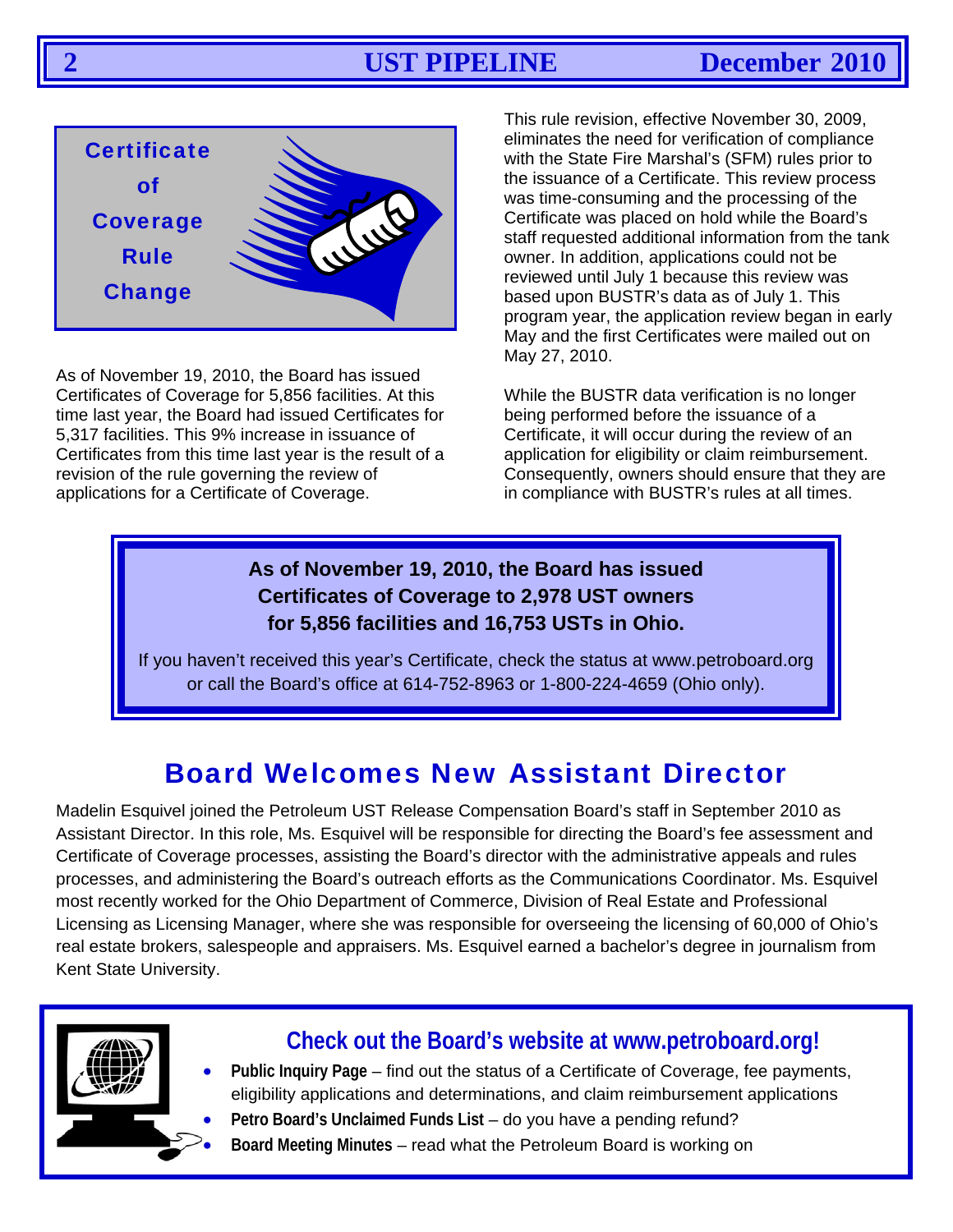### Early Bond Payoff (Continued from Page 1)

As expected, paying off the bonds early resulted in a substantial decrease in the Fund's cash balance. Because the majority of the Fund's annual revenues are collected between May and August of each year, the Fund's unobligated reserves will begin to increase with the next fee collection cycle. In addition, based upon the Board's five-year financial projections and recent trends in claim

submissions and reimbursement payments, it is anticipated that the Fund will continue into the near future at its current level of claim reimbursement payments without an increase in annual per-tank fees or deductible amounts.

The Board makes its financial information available to the public on its website at www.petroboard.org/financialinfo.htm.

#### Claim Settlements

**During the first quarter of this program year (July – September), the Board's staff settled 174 claims, totaling about \$1.6 million. An additional \$6 million is anticipated to be paid by the end of the program year, June 30, 2011.** 

**Since the inception of the Fund in 1989, Ohio's UST owners have been reimbursed over \$197 million in costs incurred for remediating petroleum contamination at almost 2,750 Fund-eligible sites. The State Fire Marshal has issued a no further action determination for 1,871 of these sites.** 

**The average cost to clean up a Fund-eligible petroleum release is \$126,808 and the average Fund payout per release after the deductible is applied is \$68,621.**

# Amnesty Program

(Continued from Page 1)

Of the 73 owners who participated in the program, 35 owners have paid their fees in full, 20 owners have established payment plans with the Attorney General's Office, 15 owners have defaulted on the requirements for participation and three owners continue to work with the Board's staff to resolve outstanding balances. As a result of the program, the Board has already collected \$183,300 in delinquent fees.

By law, Certificates of Coverage cannot be issued to owners with outstanding fees. The amnesty program made it possible for these tank owners to settle their outstanding fees, and upon compliance with the Board's rules, obtain current Certificates of Coverage.

Although the amnesty program ended on June 30, 2010, all owners with outstanding fees are encouraged to contact the Board's office to discuss any delinquent balance. The Board's staff has historically worked with owners to establish payment plans and settle delinquent late payment fees, which at \$1,000 per-tank per-year, can be significant.

#### **Before Amnesty Reduction**

| <b>Number of Owners</b> | <b>Outstanding Tank</b><br>& Transfer Fees | <b>Outstanding Late Fees</b><br>& Collection Costs | <b>Total Amount Due</b> |
|-------------------------|--------------------------------------------|----------------------------------------------------|-------------------------|
| 73                      | \$393,000                                  | \$550,000                                          | \$943,000               |

#### **After Amnesty Reduction**

| Number of Owners | <b>Outstanding Tank</b><br>& Transfer Fees | <b>Outstanding Late Fees</b><br>& Collection Costs | <b>Total Amount Due</b> |
|------------------|--------------------------------------------|----------------------------------------------------|-------------------------|
| 73               | \$393,000                                  | \$78,000                                           | \$471,000               |